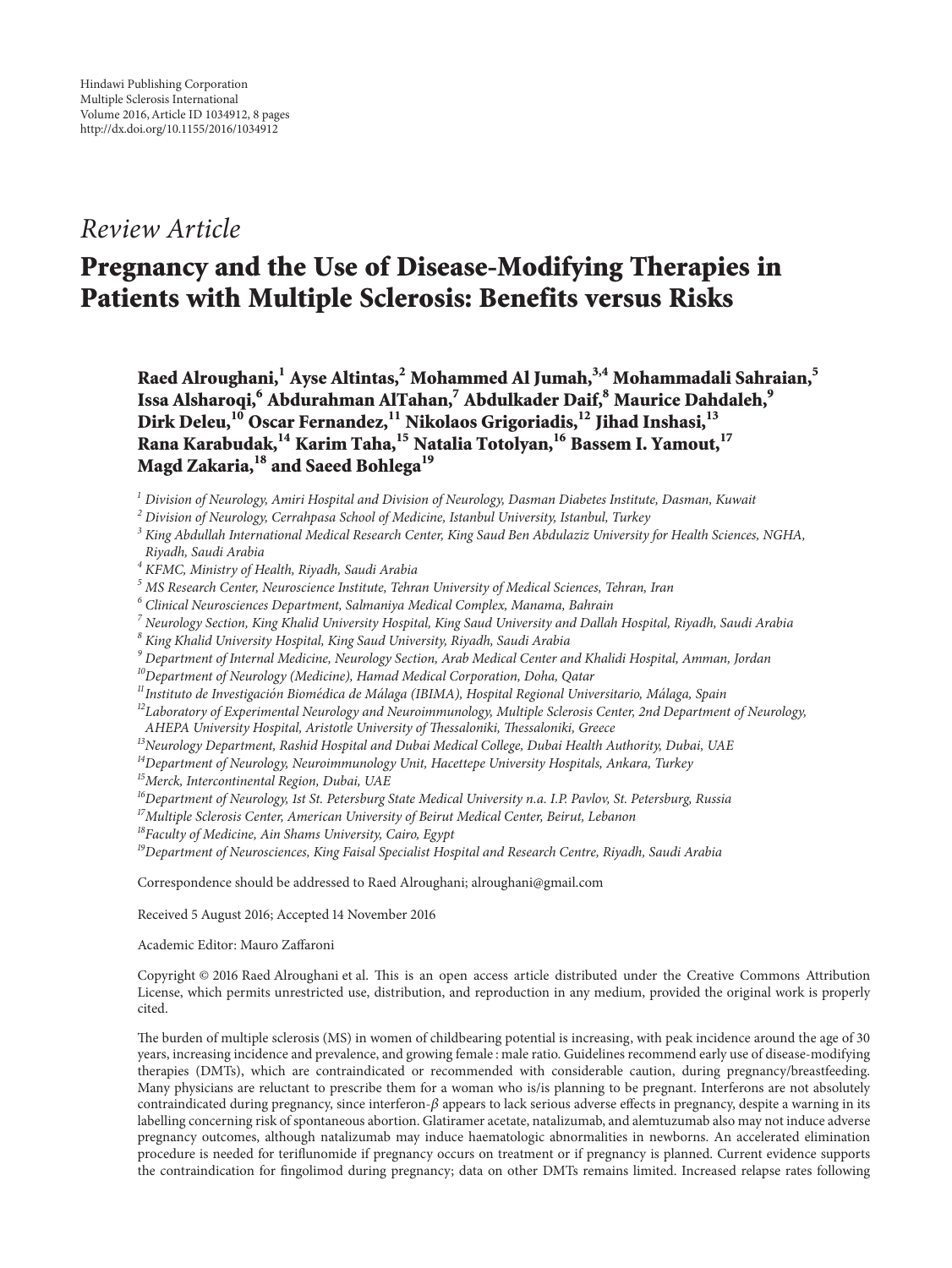withdrawal of some DMTs in pregnancy are concerning and require further research. The postpartum period brings increased risk of disease reactivation that needs to be carefully addressed through effective communication between treating physicians and mothers intending to breastfeed. We address the potential for use of the first- and second-line DMTs in pregnancy and lactation.

## **1. Introduction**

Multiple sclerosis (MS) has an average age of onset of about 30 years [\[1\]](#page-5-0), although studies from various populations indicate earlier presentations [\[2](#page-5-1)]. Approximately 5% of patients present before the age of 18 years [\[3](#page-5-2)], believed to be associated with a putative environmental factor acting at the age of puberty [\[4\]](#page-5-3). The increasing prevalence and incidence of MS, with a 2-3-fold preponderance of cases in women versus men, imply a substantial and growing burden of MS among women of childbearing age [\[1](#page-5-0), [5](#page-5-4)[–7](#page-5-5)].

MS *per se* does not appear to carry significant risk of an adverse pregnancy outcome, compared with women without MS; indeed, relapse rates are often reduced during pregnancy, although the longer-term clinical disease course is unaffected [\[7](#page-5-5)[–14\]](#page-5-6). However, current recommendations for the management of MS propose early intervention with disease-modifying therapy (DMT) for these patients [\[15\]](#page-5-7), and our understanding of the safety of DMTs in this setting is limited. This review (see the following "*Search Strategy"*) examines the current status of DMT therapy with regard to use in pregnancy and postpartum period.

*Search Strategy*. A PubMed search was conducted for individual DMTs used in the management of MS together with the following search: "multiple sclerosis" AND ("pregnancy OR pregnant OR breastfeeding OR lactation"). Other references came from references lists of identified publications or coauthors' reference collections. Preference was given to discussion of larger, randomised evaluations; however, due to the limited evidence base for some DMTs, smaller studies or case reports are discussed where these provide the only evidence available.

## **2. Managing MS in the Patient Who Is Pregnant or Is Planning a Pregnancy**

*2.1. Advising the Female Patient Planning a Pregnancy.* Improvements in counselling of women who are planning or beginning a pregnancy have increased the number of women with MS able to complete a pregnancy successfully [\[16\]](#page-5-8). A guideline for the management of MS stresses the need for discussion of how pregnancy might reduce the relapse rate (with a possibility of a transient increase after delivery) [\[17\]](#page-5-9). It also highlights the need for a conversation between the patient regarding issues such as the impact of MS on fertility, the child developing MS, treatments (DMTs and others, such as vitamin D), during pregnancy, aspects of the delivery (pain relief and epidural anaesthesia), and postpartum issues such as breastfeeding [\[17\]](#page-5-9).

The guideline does not specify a need to raise the issue of family planning in a woman of childbearing potential at the time of first prescription of a DMT. Physicians may be divided on the need for this approach: a survey conducted in

2014 of 26 healthcare professionals in the USA working with people with MS revealed that 57% of physicians initiated a discussion on family planning when a young female patient was starting DMT treatment, and a further 28% sometimes do this [\[18](#page-5-10)]. Sixty-one percent recommended stopping the DMT when planning pregnancy and conception, and this advice was common to all DMT (79%) and any patient (82%). The opinion of other neurologists was the strongest influence on their advice to pregnant women regarding DMT therapy. For women, broader concerns over the pressure of such a momentous decision at the time of imminent parenthood and attitudes of society towards drug treatment during pregnancy may accompany concerns over maternal and foetal health [\[19](#page-5-11)].

#### *2.2. Pregnancy and Individual Disease-Modifying Therapies*

*2.2.1. Evidence Provided in This Section.* Key studies are summarised in this section, focusing on larger and more recent studies where available. Information on indications/contraindications is from the European Summary of Product Characteristics for each clinically available drug discussed. Table [1](#page-2-0) provides an overview of which currently available DMTs should or should not be used during pregnancy and lactation, according to European and US labelling.

*2.2.2. Interferon-.* Interferons are not contraindicated absolutely during pregnancy, and risks and benefits of maintaining treatment during pregnancy (and the potential for relapse from withdrawing treatment from a patient with highly active MS) should be discussed with the patient (Table [1\)](#page-2-0) [\[20](#page-5-12)]. The prescribing information for interferon- $\beta_{1a}$  or interferon- $\beta_{\rm 1b}$  highlights an increased risk of spontaneous abortion; however, this appears to be based on animal studies, without authoritative support from clinical studies, as described above. Breastfeeding is not supported in Europe during treatment with interferon, as it is not known whether the drug is present in breast milk.

The largest systematic review to date of pregnancies exposed to  $\beta$ -interferons found evidence for an association of this treatment with reduced mean birth weight and birth length and preterm birth (<37 weeks); however, there was no increased risk of serious pregnancy complications of spontaneous abortion, Cesarean delivery, or birth weight < 2.5 kg [\[21](#page-5-13)]. Data from registry-based cohorts or worldwide drug experience databases suggested no adverse effects of interferon- $\beta$  on pregnancy outcomes, including studies of 425 pregnancies (Rebif® global drug database) [\[22](#page-5-14)] and 298 pregnancies (the Avonex® pregnancy registry) [\[23\]](#page-5-15), up to 423 pregnancies (Betaseron® Pregnancy Registry) [\[24,](#page-5-16) [25](#page-5-17)].

Additional reassuring data are available from registries of 251 births [\[26\]](#page-6-0) or 78 births [\[27\]](#page-6-1) in Germany, which demonstrated no effects of interferon- $\beta$  exposure (versus no DMT) during the first trimester on anthropometric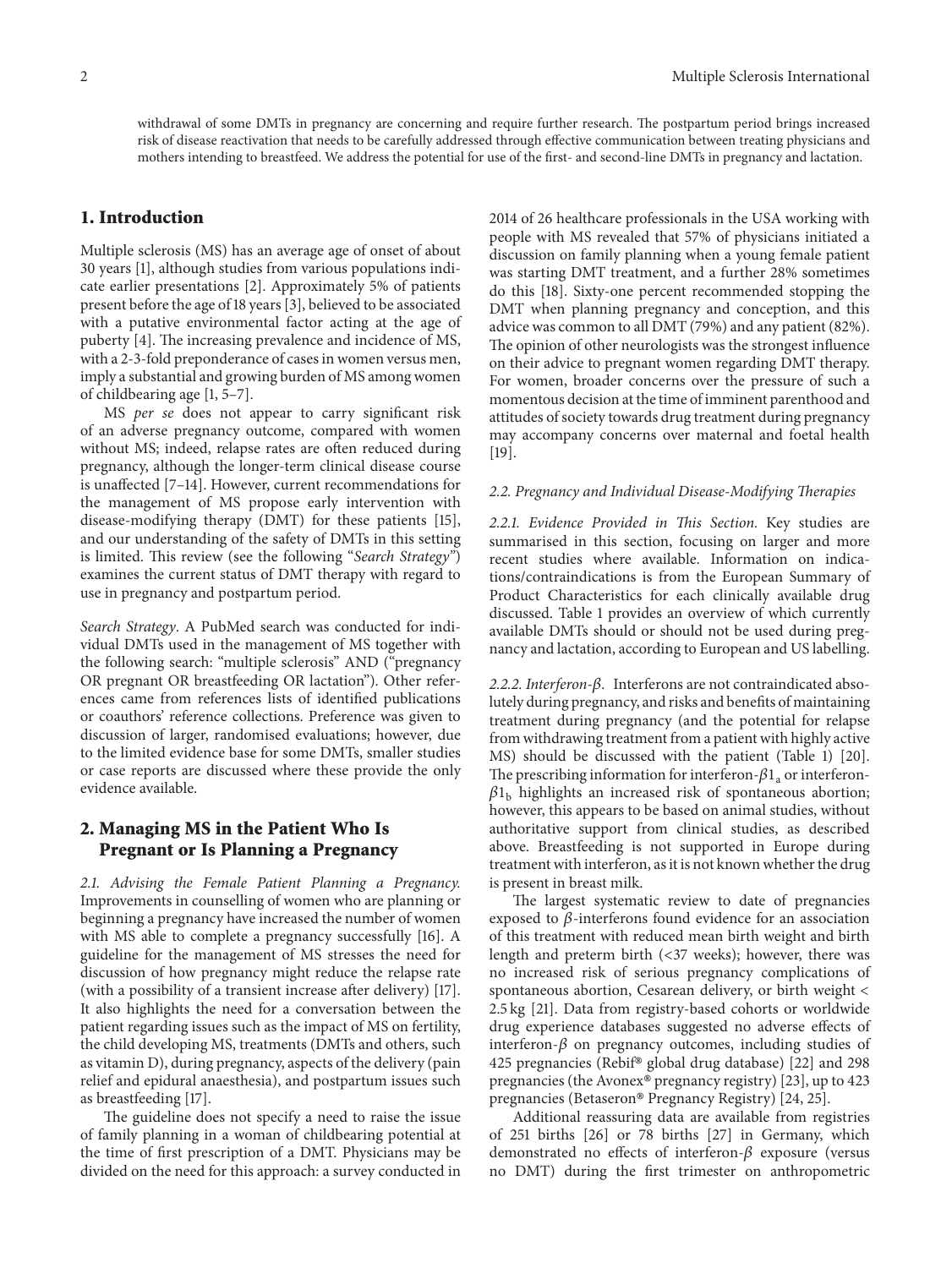<span id="page-2-0"></span>

| <b>DMT</b>                      | Europe (EU)                                                                                                                              | <b>USA</b>                                                                                                                                                                                                |
|---------------------------------|------------------------------------------------------------------------------------------------------------------------------------------|-----------------------------------------------------------------------------------------------------------------------------------------------------------------------------------------------------------|
| Interferon <sup>a,b</sup>       | No absolute contraindication, discuss risks and benefits<br>with the patient.<br>Discontinue either therapy or breastfeeding.            | Pregnancy category C: consider risks and benefits in<br>pregnancy.<br>Apply caution when prescribed for a nursing mother.                                                                                 |
| Glatiramer acetate <sup>c</sup> | Contraindicated in pregnancy.<br>Consider risks and benefits during breastfeeding.                                                       | Pregnancy category B: use "only when clearly needed".<br>Use with caution during breastfeeding.                                                                                                           |
| Teriflunomide <sup>d</sup>      | Contraindicated during pregnancy.<br>Patients must not breastfeed on treatment.                                                          | Pregnancy category X: contraindicated.<br>Patients must not breastfeed on treatment.                                                                                                                      |
| Dimethyl fumarate <sup>e</sup>  | Not recommended in pregnancy.<br>Consider risks and benefits for use during<br>breastfeeding.                                            | Pregnancy category C: consider risks and benefits in<br>pregnancy.<br>Use with caution during breastfeeding.                                                                                              |
| Natalizumab <sup>f</sup>        | Consider discontinuation if pregnancy occurs.<br>Patients should not breastfeed on treatment.                                            | Pregnancy category C: consider risks and benefits in<br>pregnancy.<br>Risks during breastfeeding unknown, no<br>recommendation provided.                                                                  |
| Alemtuzumab <sup>g</sup>        | Not recommended in pregnancy.<br>Patients should not breastfeed on treatment or for 4<br>months afterwards.                              | Pregnancy category C: consider risks and benefits in<br>pregnancy.<br>Contraindicated during breastfeeding: discontinue<br>either breastfeeding or treatment.                                             |
| Fingolimod <sup>h</sup>         | Contraindicated during pregnancy.<br>Contraindicated during breastfeeding.                                                               | Pregnancy category C: consider risks and benefits in<br>pregnancy.<br>Contraindicated during breastfeeding: discontinue<br>either breastfeeding or treatment.                                             |
| Mitoxantrone <sup>i</sup>       | Avoid pregnancy during and for at least 6 months after<br>treatment.<br>Do not breastfeed during treatment or for 28 days<br>afterwards. | Pregnancy category D: test for pregnancy before each<br>dose; discuss risks to the foetus if pregnancy occurs.<br>Contraindicated during breastfeeding: discontinue<br>either breastfeeding or treatment. |
|                                 |                                                                                                                                          |                                                                                                                                                                                                           |

Table 1: Overview of labelling recommendations relating to pregnancy or breastfeeding for disease-modifying therapies for multiple sclerosis.

From European Summaries of Product Characteristics and US full prescribing information for <sup>a</sup>Rebif (interferon- $\beta_{1a}$ ),  $^{\rm b}$ Betaferon®/Betaseron (interferon- $\beta_{1{\rm b}}$ ,  $^{\rm c}$ Copaxone®,  $^{\rm d}$ Aubagio®,  $^{\rm e}$ Tecfidera®,  $^{\rm f}$ Tysabri®,  $^{\rm g}$ Lemtrada®,  $^{\rm h}$ Gilenya, and <sup>i</sup>Novantrone [\[20](#page-5-12)]. Selected information only shown: consult full Prescribing Information before prescribing for a patient.

Pregnancy categories (A, B, C, D, and X, see<https://chemm.nlm.nih.gov/pregnancycategories.htm> for definitions) in US regulatory documentation are being gradually phased out but are included here as they currently appear in the Prescribing Information for these treatments.

parameters at birth, preterm delivery, spontaneous abortion, or the incidence of malformations. A further prospective observational cohort study in Germany (96 pregnancies exposed to interferon- $\beta_{1a}$  or interferon- $\beta_{1b}$  versus 64 pregnancies in MS patients and 1,556 healthy controls) also found no significant impact of interferon on pregnancy outcomes [\[28](#page-6-2)]. An observational study from Italy (based on structured telephone interviews) found no evidence for increased risk of spontaneous abortion from 88 pregnancies exposed to interferon- $\beta$  for up to four weeks versus 308 pregnancies not exposed to a DMT; there was a small but significant tendency towards lower birth weight and risk of preterm delivery with interferon, however [\[29\]](#page-6-3). Finally, a retrospective study from Italy found that interferon- $\beta$  was associated with a nonsignificant trend towards lower birth weight arising from 38 pregnancies (versus 202 nonexposed pregnancies), but that development up to 18 months was indistinguishable between exposed and nonexposed pregnancies [\[30](#page-6-4)].

Two other studies had provided a signal for increased risk of adverse foetal outcomes in patients with MS receiving interferon- $\beta$ . A longitudinal cohort study of only 23 pregnancies found a higher miscarriage rate on treatment (39% versus 5% on no treatment,  $p = 0.03$  [\[31\]](#page-6-5), while a meta-analysis of eight clinical evaluations of interferon- $\beta_{1a}$  (69 pregnancies, including 41 with some exposure to treatment) identified a nonsignificant trend towards spontaneous abortion with the interferon [\[32](#page-6-6)].

*2.2.3. Glatiramer Acetate.* Glatiramer acetate is contraindicated during pregnancy in Europe due to insufficient information on its risk : benefit profile (can be used with caution in the USA) [\[20](#page-5-12)]. Breastfeeding while taking this agent is possible, subject to discussion with the patient of risks and benefits to herself and her child [\[20\]](#page-5-12).

Analysis of 246 pregnancies in people with MS (151 exposed to glatiramer acetate) in the German Multiple Sclerosis and Pregnancy registry revealed no increased risk of spontaneous abortions or other adverse foetal outcomes [\[33\]](#page-6-7). Prospective observational data from Italy showed that, among 17 pregnancies exposed to glatiramer acetate, versus 202 unexposed pregnancies, the only significant predictors of spontaneous abortion were higher maternal age and previous pregnancy history; glatiramer acetate was without significant influence on any foetal outcome [\[34\]](#page-6-8). Other studies described above (prospective cohort study [\[28\]](#page-6-2) or registry study [\[27\]](#page-6-1)) also did not demonstrate clear evidence of harm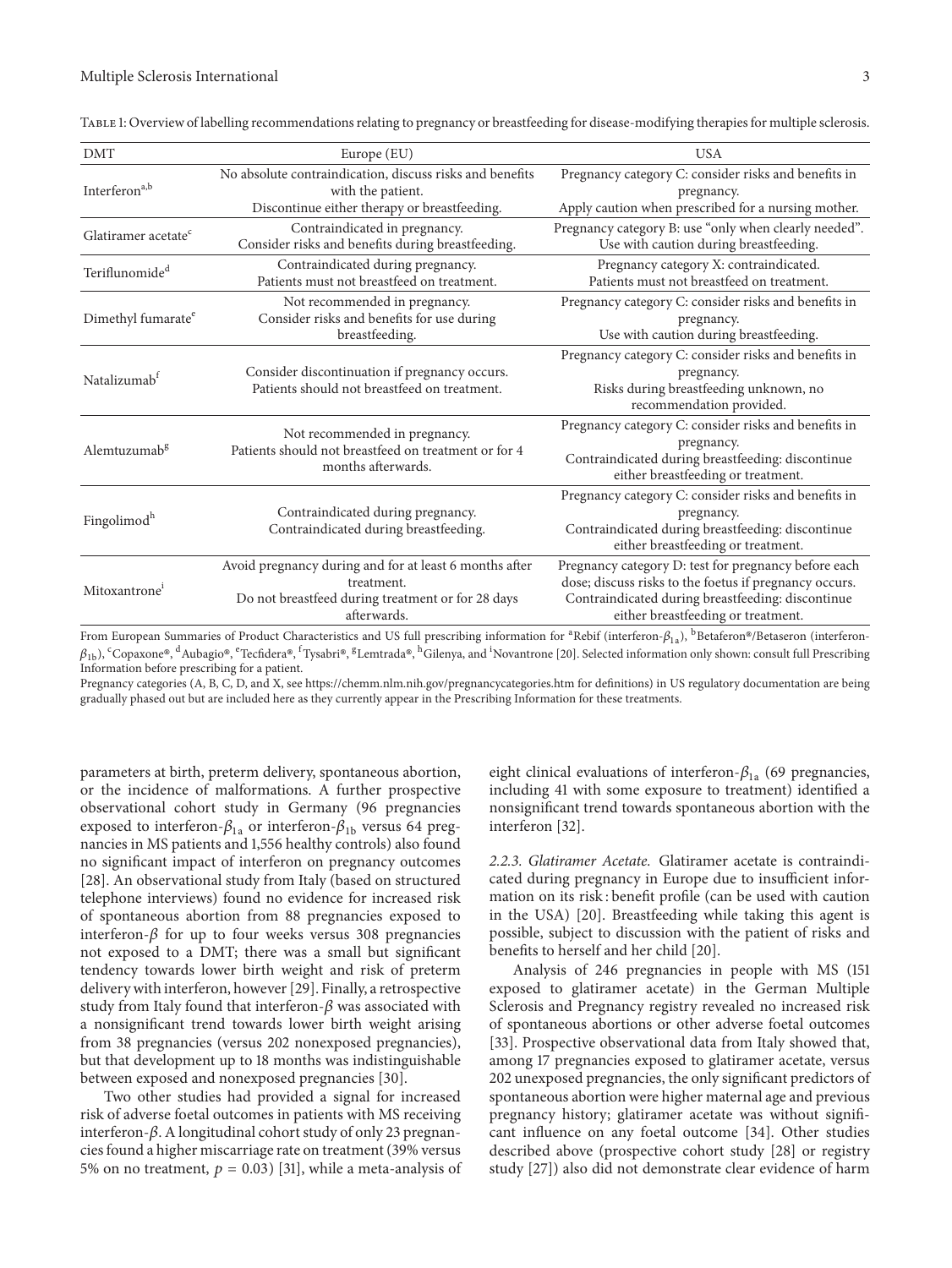to the foetus. Similar conclusions relating to the reproductive safety of glatiramer acetate arose from prospective [\[35](#page-6-9)] and retrospective [\[36](#page-6-10)] case series of MS pregnancies.

Patient preferences are recognised increasingly as an important facet of clinical decision-making. A majority of women planning pregnancy chose to continue glatiramer acetate therapy at least until pregnancy was established and a substantial majority of these women elected to this treatment throughout the pregnancy, without adverse pregnancy outcomes [\[37,](#page-6-11) [38](#page-6-12)].

*2.2.4. Natalizumab.* Natalizumab causes reproductive toxicity seen in animals, but antibodies cross the placenta only after week 28 of a pregnancy, which marks the initiation of foetal exposure to natalizumab [\[39\]](#page-6-13). If natalizumab is continued during pregnancy, it is necessary to monitor the foetus for mild-to-moderate thrombocytopenia and anaemia after delivery [\[20\]](#page-5-12). Natalizumab is excreted in breast milk and patients should not breastfeed on treatment, according to EU guidance [\[20\]](#page-5-12).

Major malformations, and the incidences of low birth weight and premature birth, did not occur at a significantly increased rate in 101 pregnancies exposed to natalizumab during the first trimester, compared with matched controls with MS and a healthy control group [\[40](#page-6-14)]. In another study, 28/35 women who accidentally became pregnant while taking natalizumab delivered healthy babies, with one case of hexadactyl, five miscarriages, and one elective termination [\[41](#page-6-15)].

A small case series (13 pregnancies in 12 women) suggested that natalizumab is a therapeutic option throughout pregnancy for patients with highly active disease. However, natalizumab was detectable in the blood of the newborns, of whom 10/13 demonstrated haematologic abnormalities [\[42\]](#page-6-16), apparently confirming earlier case reports of foetal haematologic abnormalities (reduced CXCL12-induced Tcell chemotaxis) during treatment of the mother with this drug [\[43\]](#page-6-17).

*2.2.5. Fingolimod.* Observational analysis is available for of 89 pregnancies occurring in clinical evaluations of fingolimod (61 involved first-trimester exposure to fingolimod with known pregnancy outcome) [\[44](#page-6-18)]. Pregnancy outcomes included two births with foetal malformations, four terminations due to foetal malformations, and nine spontaneous terminations (plus a further 20 elective terminations). The authors concluded that an absolute contraindication for fingolimod in pregnancy should be in place, given these preliminary data and the known teratogenicity of fingolimod in animals and postmarketing data. Moreover, its labelling specifies maintenance of contraception for up to two months following cessation of fingolimod, due to this agent's persistence in the body for this time [\[20](#page-5-12)]. In addition, fingolimod is concentrated in the breast milk of animals, relative to the blood, and patients taking fingolimod should not breastfeed [\[20\]](#page-5-12).

*2.2.6. Teriflunomide.* A retrospective analysis of the teriflunomide global pharmacovigilance database showed that 83 pregnancies in women, and 22 pregnancies in partners of men receiving this treatment, led to healthy newborns without reproductive safety concerns [\[45\]](#page-6-19). Although preliminary, these data are of interest as teriflunomide has been shown to induce reproductive toxicity in animals and is currently contraindicated during pregnancy [\[20\]](#page-5-12). Moreover, contraception is required before/after treatment, as long as the plasma drug level remains above 0.2 mg/L; an accelerated elimination procedure is needed if pregnancy occurs on treatment; patients should not breastfeed while receiving this treatment [\[20\]](#page-5-12).

*2.2.7. Alemtuzumab.* Alemtuzumab has demonstrated reproductive toxicity in animals; it is not absolutely contraindicated during pregnancy but should only be given at this time "only if the potential benefit justifies the potential risk to the foetus" (EU and US label) [\[20](#page-5-12)]. The drug is excreted in breast milk in animals, but it is unknown whether this occurs in humans; patients should not breastfeed on treatment or for four months after cessation of therapy [\[20](#page-5-12)].

A pooled analysis of three Phase 2 evaluations (plus a posttrial extension phase) of alemtuzumab in patients with relapsing-remitting MS (RRMS) has been reported in abstract form [\[46\]](#page-6-20). Women who became pregnant were ineligible for further treatment but were followed up for safety (including pregnancy) outcomes. At the time of analysis, the pregnancy outcomes were known, or the pregnancy was still in progress, for 183/193 women who had received alemtuzumab. Two-thirds (66%) of pregnancies resulted in live births free of birth defects. The rate of spontaneous abortions (22%) or stillbirths (1%) was described as comparable to rates seen in untreated MS patients or the general population (22–26%). These data are reassuring, but more study is required. Given the half-life of alemtuzumab, women are advised not to get pregnant for four months after the course of alemtuzumab, and if pregnancy occurred after the first course, the second course of alemtuzumab should be postponed till delivery if breastfeeding is not anticipated.

*2.2.8. Mitoxantrone.* Information is limited for other DMTs. Mitoxantrone should not be given during pregnancy. Its European labelling recommends maintenance of contraception for at least six months and avoidance of breastfeeding for 28 days after cessation of therapy, while the US label recommends pregnancy testing before each dose [\[20\]](#page-5-12). Isolated case reports have described one infant each with (Pierre Robin sequence) or without a significant birth defect in mothers treated with mitoxantrone [\[47,](#page-6-21) [48](#page-6-22)].

*2.2.9. Dimethyl Fumarate.* Data from clinical trials involving dimethyl fumarate (39 exposed pregnancies with known outcome) did not demonstrate a clear signal for foetal abnormalities (26 live births, three spontaneous abortions, and 10 elective terminations). Similar data were presented for post-marketing observation from 28 exposed pregnancies of known outcome: here, there were only 10 live births and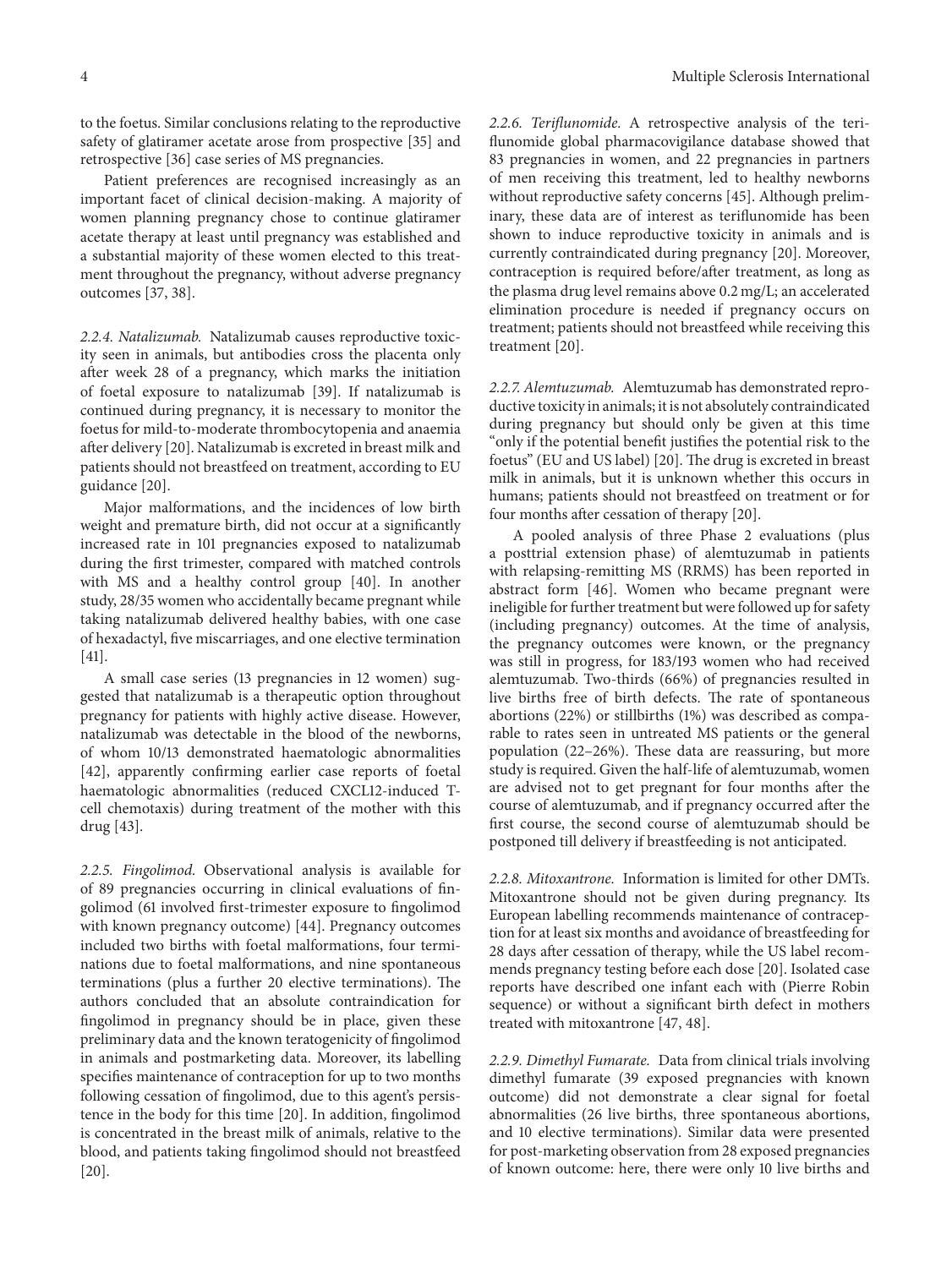13 spontaneous abortions. Nevertheless, the authors did not consider there to be "increased risk of foetal abnormalities or adverse pregnancy outcomes associated with gestational exposure" to dimethyl fumarate [\[49\]](#page-6-23). This agent is not recommended during pregnancy, though use in pregnancy or breastfeeding is possible subject to risk : benefit considerations [\[20\]](#page-5-12).

*2.2.10. Is It Safe to Withdraw a Disease-Modifying Therapy during Pregnancy?* There are concerns over potential risks of stopping a beneficial DMT during pregnancy. A recent (2015) systematic review found that, due to a potentially high susceptibility of studies to bias and small sample sizes, there is insufficient evidence to quantify either the risk of DMT therapy to the foetus or the risk arising from a temporary suspension of DMT therapy (a "drug holiday") to the mother [\[50](#page-6-24)]. However, this analysis focused on disability and mortality outcomes in patients with RRMS, rather than relapse rates, as well as long-term outcomes in patients with secondary progressive MS. Recent case reports have highlighted concerns over MS recurrence after withdrawal of natalizumab, including a case report suggestive of a rebound in disease activity with new pseudotumoral lesions [\[51,](#page-6-25) [52\]](#page-6-26), a series of four pregnant women with increased disability and MRI activity on stopping treatment [\[53,](#page-6-27) [54\]](#page-6-28), and a further case involving a young woman with increased disease activity after discontinuing a clinical trial of natalizumab to plan a pregnancy [\[55](#page-6-29), [56\]](#page-7-0). A similar case was reported with fingolimod [\[51](#page-6-25), [52](#page-6-26)]. These observations are consistent with the appearance of clinically significant rebound of disease activity, with an average of nine new gadolinium-enhancing lesions and 9 T2 lesions, in 5/46 patients who stopped fingolimod treatment [\[53](#page-6-27), [54](#page-6-28)].

*2.3. After the Pregnancy.* The health statuses of mother and offspring are key considerations regarding the resumption of DMT therapy following childbirth. Breastfeeding does not appear to be associated with increased risk of postpartum MS relapses and may provide a modest degree of protection from relapses in the mother [\[9,](#page-5-18) [55](#page-6-29)[–57\]](#page-7-1) and possibly some protection from MS in adulthood for the child [\[58](#page-7-2)]. Accordingly, breastfeeding is highly recommended for a mother with MS, where possible. Given the large numbers of women of childbearing potential with MS, as described above, more research is clearly needed from the pharmaceutical sponsors of these medications to define whether, and in what amounts, they are present in human breast milk (see Table [1\)](#page-2-0).

Anti-inflammatory therapy with corticosteroids is a therapeutic option for the management of MS after delivery. High-dose prednisolone may be given at this time, but breastfeeding should be not undertaken within four hours of administration in order to allow drug concentrations in breast milk to decline sufficiently [\[59\]](#page-7-3).

## **3. Conclusions and Authors' Recommendations**

Further studies are needed to determine the safety and potential risks associated with preconception and exposure to newer DMTs *in utero* in patients with MS. Discontinuation of DMTs before conception remains the general recommendation except in highly active disease, according to individual circumstances (Table [1\)](#page-2-0). Alternatively, a patient receiving a first-line oral DMT with limited safety data (e.g., teriflunomide or dimethyl fumarate) may be switched to a DMT with more safety data available relating to pregnancy, for example, an interferon or glatiramer acetate. Such a switch will depend on the circumstances of the patient, including acknowledgment of their preferences. The views of the authors on the current state of this fast-moving field of MS research, with pragmatic recommendations, based on the clinical evidence base discussed above, are summarised in Additional Points.

For the future, it will be important to collect new data on the use of DMTs in pregnancy. Pregnancy registries, cited above, have provided important information on the safety of DMTs in this setting, with data on a substantial number of pregnancies available particularly for the interferons. The US Food and Drug Administration provided guidelines on the establishment of pregnancy registries in 2002, and such registries are underway for the newer DMTs. It will be important to encourage participation in these registries, to improve data collection on the safety of DMTs in pregnant women with multiple sclerosis, and to deepen the evidence base for therapeutic intervention in this condition.

#### **Additional Points**

Summary of authors' recommendations is included as follows.

*Before Pregnancy*. Always discuss potential risks versus benefits of a treatment plan. Include discussion of possible miscarriage and teratogenicity that can happen even in normal pregnancy.

*During Pregnancy*. Evidence-based data supporting the use of DMTs in pregnancy remain limited. The evidence base for use in pregnancy is stronger for interferon- $\beta$  versus other DMTs. Limited available evidence indicates a low risk of foetal harm for glatiramer acetate, dimethyl fumarate, natalizumab, and alemtuzumab (glatiramer acetate is contraindicated during pregnancy in some countries; check local labelling).With regard to individual DMTs during pregnancy, (i) for interferon, glatiramer acetate, or natalizumab, women may continue the DMTs until the pregnancy is confirmed; (ii) for teriflunomide, an elimination process with a followup drug level is recommended prior to conception; (iii) for dimethyl fumarate and fingolimod, a 2-month washout is recommended prior to conception; (iv) for alemtuzumab, following labelling requirements (avoid pregnancy for 4 months after a course of treatment) involves avoidance of pregnancy for 16 months from initiation of treatment, as the recommended course involves two treatment cycles 12 months apart.

*After the Pregnancy*. Allow a mother without relapses during pregnancy, and with no active disease on MRI conducted 2–4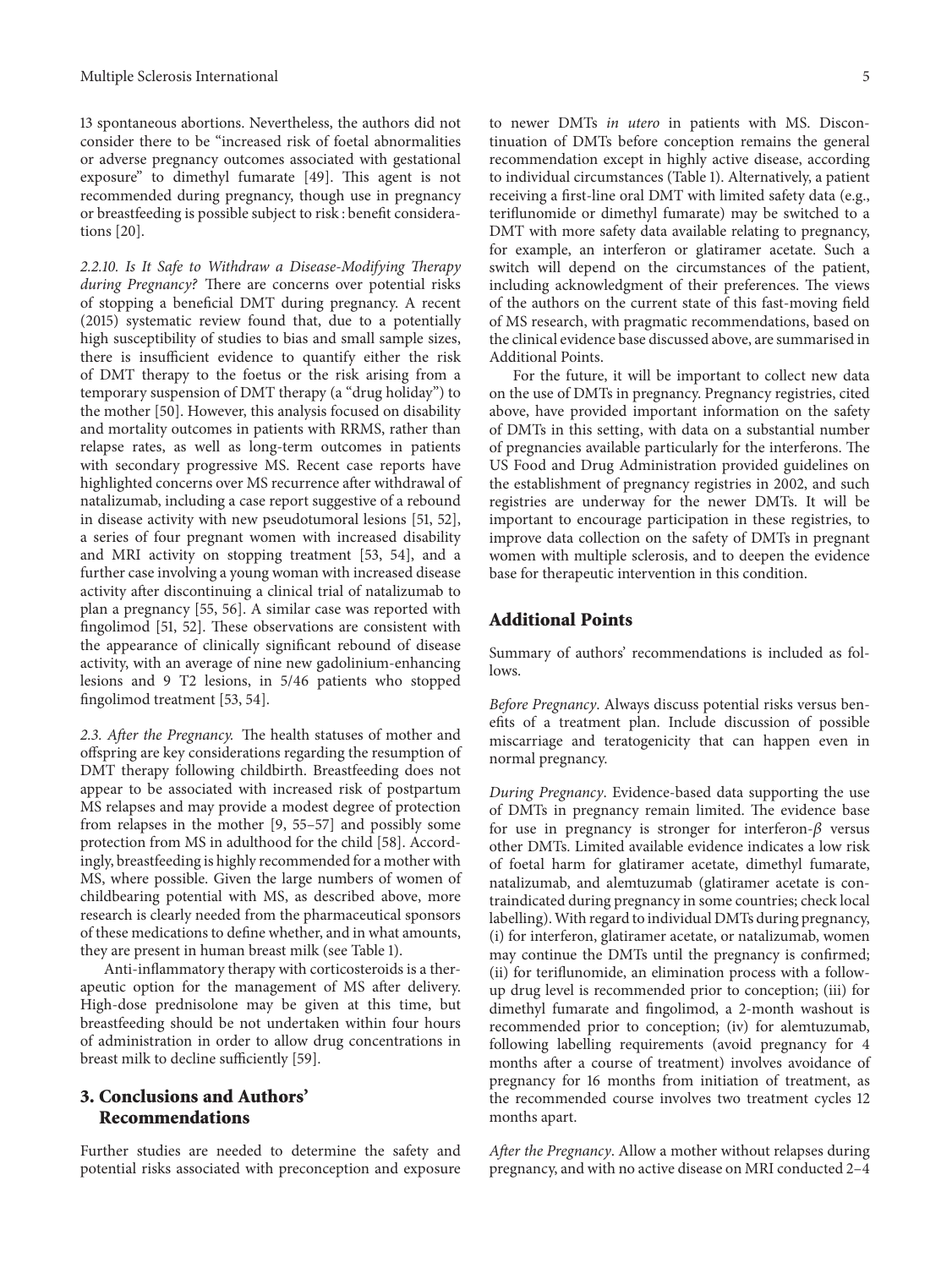weeks after delivery, to breastfeed for 6 months. Women who do not plan to breastfeed may resume their DMT immediately. Interferons, teriflunomide, natalizumab, alemtuzumab, fingolimod, and mitoxantrone are contraindicated during breastfeeding. Uncertainty remains as to whether glatiramer acetate, or dimethyl fumarate, is safe for women who choose to breastfeed.

See earlier sections for supporting evidence and references.

#### **Disclosure**

The authors confirm that they reviewed and developed the manuscript independently of any such relationships and retained full control over its scientific content throughout.

#### **Competing Interests**

The authors declare that they have no competing interests.

#### **Acknowledgments**

The expert group described here met during a meeting organised by and funded by Merck; accordingly, all coauthors have acted as honorary consultants to Merck, except KT, who is an employee of Merck. A medical writer (Dr. Mike Gwilt, GT Communications, funded by Merck Serono) provided editorial assistance in the development of the manuscript.

#### **References**

- <span id="page-5-0"></span>[1] Multiple Sclerosis International Federation, Atlas of MS 2013, [http://www.msif.org/about-us/advocacy/atlas.](http://www.msif.org/about-us/advocacy/atlas)
- <span id="page-5-1"></span>[2] M. Zakaria, D. A. Zamzam, M. A. Abdel Hafeez et al., "Clinical characteristics of patients with multiple sclerosis enrolled in a new registry in Egypt," *Multiple Sclerosis and Related Disorders*, vol. 10, pp. 30–35, 2016.
- <span id="page-5-2"></span>[3] T. Chitnis, B. Glanz, S. Jaffin, and B. Healy, "Demographics of pediatric-onset multiple sclerosis in an MS center population from the Northeastern United States," *Multiple Sclerosis*, vol. 15, no. 5, pp. 627–631, 2009.
- <span id="page-5-3"></span>[4] B. J. Wade, "Spatial analysis of global prevalence of multiple sclerosis suggests need for an updated prevalence scale," *Multiple Sclerosis International*, vol. 2014, Article ID 124578, 7 pages, 2014.
- <span id="page-5-4"></span>[5] H. F. Harbo, R. Gold, and M. Tintoré, "Sex and gender issues in multiple sclerosis," *Therapeutic Advances in Neurological Disorders*, vol. 6, no. 4, pp. 237–248, 2013.
- [6] M. Trojano, G. Lucchese, G. Graziano et al., "Geographical variations in sex ratio trends over time in multiple sclerosis," *PLoS ONE*, vol. 7, no. 10, Article ID e48078, 2012.
- <span id="page-5-5"></span>[7] A. Altintas, B. Najar, G. Gozubatik-Celik, and S. F. Menku, "Pregnancy data in a Turkish multiple sclerosis population," *European Neurology*, vol. 74, no. 5-6, pp. 296–302, 2015.
- [8] A. Tsui and M. A. Lee, "Multiple sclerosis and pregnancy," *Current Opinion in Obstetrics and Gynecology*, vol. 23, pp. 435– 439, 2011.
- <span id="page-5-18"></span>[9] C. Confavreux, M. Hutchinson, M. M. Hours, P. Cortinovis-Tourniaire, and T. Moreau, "Rate of pregnancy-related relapse in multiple sclerosis," *The New England Journal of Medicine*, vol. 339, no. 5, pp. 285–291, 1998.
- [10] K. A. McKay, S. Jahanfar, T. Duggan, S. Tkachuk, and H. Tremlett, "Factors associated with onset, relapses or progression in multiple sclerosis: a systematic review," *Neurotoxicology*, 2016.
- [11] A. Finkelsztejn, J. B. B. Brooks, F. M. Paschoal Jr., and Y. D. Fragoso, "What can we really tell women with multiple sclerosis regarding pregnancy? A systematic review and meta-analysis of the literature," *BJOG: An International Journal of Obstetrics and Gynaecology*, vol. 118, no. 7, pp. 790–797, 2011.
- [12] M. P. Amato and E. Portaccio, "Fertility, pregnancy and childbirth in patients with multiple sclerosis: impact of diseasemodifying drugs," *CNS Drugs*, vol. 29, no. 3, pp. 207–220, 2015.
- [13] R. Bove, S. Alwan, J. M. Friedman et al., "Management of multiple sclerosis during pregnancy and the reproductive years," *Obstetrics and Gynecology*, vol. 124, no. 6, pp. 1157–1168, 2014.
- <span id="page-5-6"></span>[14] S. E. Yalcin, Y. Yalcin, A. Yavuz, M. O. Akkurt, and M. Sezik, "Maternal and perinatal outcomes in pregnancies with multiple sclerosis: a case-control study," *Journal of Perinatal Medicine*, 2016.
- <span id="page-5-7"></span>[15] B. Yamout, R. Alroughani, M. Al-Jumah et al., "Consensus recommendations for the diagnosis and treatment of multiple sclerosis: The Middle East North Africa Committee for Treatment and Research In Multiple Sclerosis (MENACTRIMS)," *Current Medical Research and Opinion*, vol. 31, no. 7, pp. 1349– 1361, 2015.
- <span id="page-5-8"></span>[16] S. Vukusic and R. Marignier, "Multiple sclerosis and pregnancy in the 'treatment era," *Nature Reviews Neurology*, vol. 11, no. 5, pp. 280–289, 2015.
- <span id="page-5-9"></span>[17] National Institute for Health and Care Excellence, Multiple Sclerosis in aDults: Management. Clinical Guideline [CG186], October 2014, [https://www.nice.org.uk/guidance/cg186.](https://www.nice.org.uk/guidance/cg186)
- <span id="page-5-10"></span>[18] A. Wundes, R. N. Pebdani, and D. Amtmann, "What do healthcare providers advise women with multiple sclerosis regarding pregnancy?" *Multiple Sclerosis International*, vol. 2014, Article ID 819216, 5 pages, 2014.
- <span id="page-5-11"></span>[19] M. Prunty, L. Sharpe, P. Butow, and G. Fulcher, "The motherhood choice: themes arising in the decision-making process for women with multiple sclerosis," *Multiple Sclerosis*, vol. 14, no. 5, pp. 701–704, 2008.
- <span id="page-5-12"></span>[20] Prescribing information for pharmacologic therapies for MS. Europe—Summaries of Product Characteristics, USA, full Prescribing Information downloaded from sponsors' product websites, [http://www.medicines.org.uk/emc/.](http://www.medicines.org.uk/emc/)
- <span id="page-5-13"></span>[21] E. Lu, B. W. Wang, C. Guimond, A. Synnes, D. Sadovnick, and H. Tremlett, "Disease-modifying drugs for multiple sclerosis in pregnancy: a systematic review," *Neurology*, vol. 79, no. 11, pp. 1130–1135, 2012.
- <span id="page-5-14"></span>[22] M. Sandberg-Wollheim, E. Alteri, M. S. Moraga, and G. Kornmann, "Pregnancy outcomes in multiple sclerosis following subcutaneous interferon beta-1a therapy," *Multiple Sclerosis Journal*, vol. 17, no. 4, pp. 423–430, 2011.
- <span id="page-5-15"></span>[23] S. Richman, K. Wallace, S. Liu, and B. Sperling, "Final Results from the AVONEX® (Intramuscular Interferon Beta-1a) Pregnancy Exposure Registry," *Neurology*, vol. 78, no. 1, article P06.191, 2012.
- <span id="page-5-16"></span>[24] R. S. Romero, C. Lünzmann, and J.-P. Bugge, "Pregnancy outcomes in patients exposed to interferon beta-1b," *Journal of Neurology, Neurosurgery and Psychiatry*, vol. 86, no. 5, pp. 587– 589, 2015.
- <span id="page-5-17"></span>[25] P. K. Coyle, S. M. Sinclair, A. E. Scheuerle, J. M. Thorp Jr., J. D. Albano, and M. J. Rametta, "Final results from the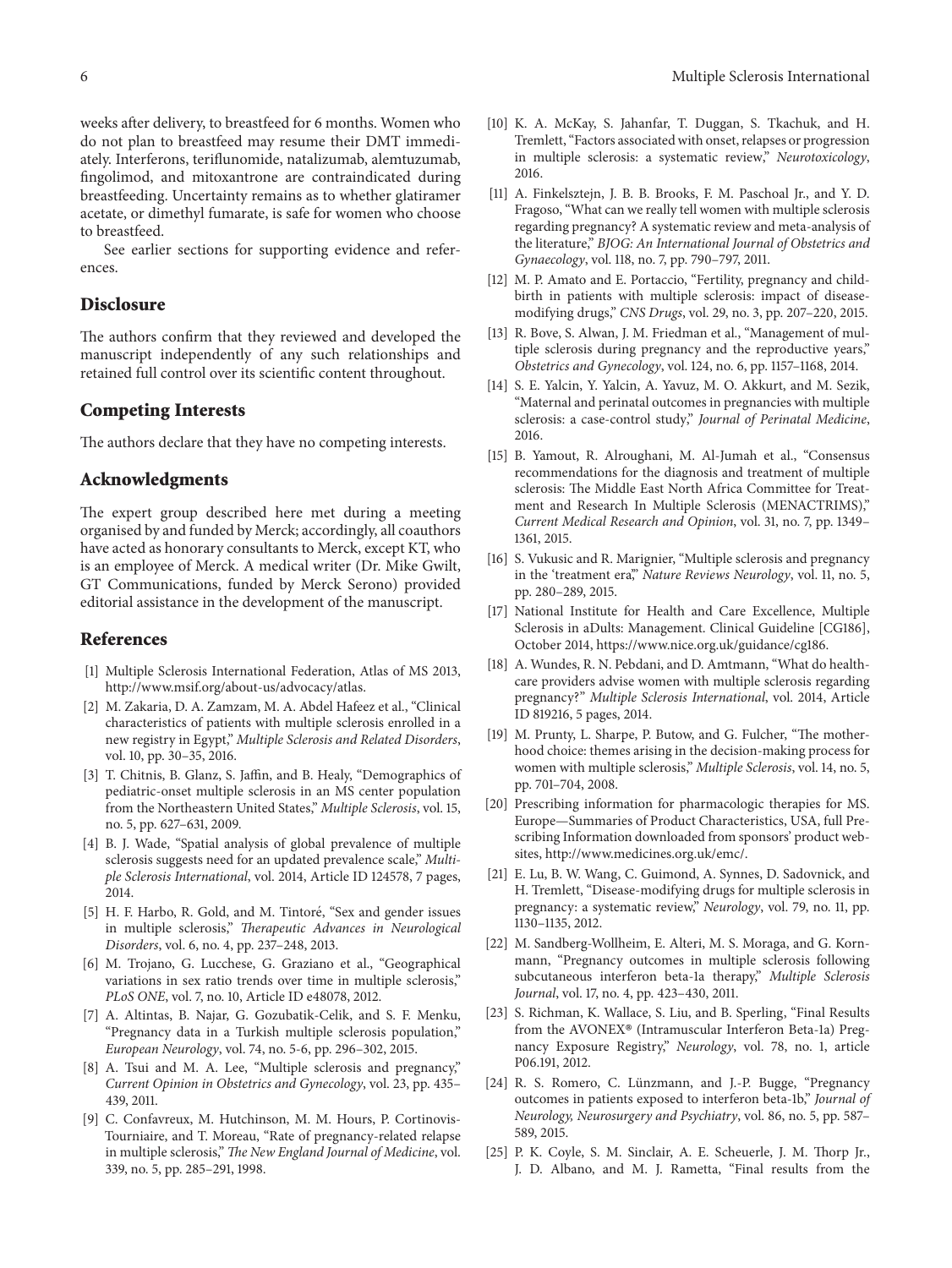Betaseron (interferon  $\beta$ -1b) Pregnancy Registry: a prospective observational study of birth defects and pregnancy-related adverse events," *BMJ Open*, vol. 4, no. 5, Article ID e004536, 2014.

- <span id="page-6-0"></span>[26] S. Thiel, A. Langer-Gould, M. Rockhoff et al., "Interferon-beta exposure during first trimester is safe in women with multiple sclerosis—A Prospective Cohort Study from the German Multiple Sclerosis and Pregnancy Registry," *Multiple Sclerosis Journal*, vol. 22, no. 6, pp. 801–809, 2016.
- <span id="page-6-1"></span>[27] K. Hellwig, A. Haghikia, M. Rockhoff, and R. Gold, "Multiple sclerosis and pregnancy: experience from a nationwide database in Germany," *Therapeutic Advances in Neurological Disorders*, vol. 5, no. 5, pp. 247–253, 2012.
- <span id="page-6-2"></span>[28] C. Weber-Schoendorfer and C. Schaefer, "Multiple sclerosis, immunomodulators, and pregnancy outcome: A Prospective Observational Study," *Multiple Sclerosis*, vol. 15, no. 9, pp. 1037– 1042, 2009.
- <span id="page-6-3"></span>[29] M. P. Amato, E. Portaccio, A. Ghezzi et al., "Pregnancy and fetal outcomes after interferon- $\beta$  exposure in multiple sclerosis," *Neurology*, vol. 75, no. 20, pp. 1794–1802, 2010.
- <span id="page-6-4"></span>[30] F. Patti, T. Cavallaro, S. Lo Fermo et al., "Is in utero earlyexposure to interferon beta a risk factor for pregnancy outcomes in multiple sclerosis?" *Journal of Neurology*, vol. 255, no. 8, pp. 1250–1253, 2008.
- <span id="page-6-5"></span>[31] R. Boskovic, R. Wide, J. Wolpin, D. J. Bauer, and G. Koren, "The reproductive effects of beta interferon therapy in pregnancy: A Longitudinal Cohort," *Neurology*, vol. 65, no. 6, pp. 807–811, 2005.
- <span id="page-6-6"></span>[32] M. Sandberg-Wollheim, D. Frank, T. M. Goodwin et al., "Pregnancy outcomes during treatment with interferon beta-1a in patients with multiple sclerosis," *Neurology*, vol. 65, no. 6, pp. 802–806, 2005.
- <span id="page-6-7"></span>[33] S. Herbstritt, A. Langer-Gould, M. Rockhoff et al., "Glatiramer acetate during early pregnancy: a prospective cohort study," *Multiple Sclerosis Journal*, vol. 22, no. 6, pp. 810–816, 2016.
- <span id="page-6-8"></span>[34] M. Giannini, E. Portaccio, A. Ghezzi et al., "Pregnancy and fetal outcomes after Glatiramer Acetate exposure in patients with multiple sclerosis: a prospective observational multicentric study," *BMC Neurology*, vol. 12, article 124, 2012.
- <span id="page-6-9"></span>[35] H. J. Salminen, H. Leggett, and M. Boggild, "Glatiramer acetate" exposure in pregnancy: preliminary safety and birth outcomes," *Journal of Neurology*, vol. 257, no. 12, pp. 2020–2023, 2010.
- <span id="page-6-10"></span>[36] Y. D. Fragoso, A. Finkelsztejn, D. R. Kaimen-Maciel et al., "Long-term use of glatiramer acetate by 11 pregnant women with multiple sclerosis: a retrospective, multicentre case series," *CNS Drugs*, vol. 24, no. 11, pp. 969–976, 2010.
- <span id="page-6-11"></span>[37] A. E. Miller, S. Rustgi, and C. Farrell, "Use of glatiramer acetate during pregnancy: offering women a choice," *Multiple Sclerosis*, vol. 18, supplement 4, p. 336, 2012.
- <span id="page-6-12"></span>[38] A. E. Miller, "Multiple sclerosis disease-modifying therapy and pregnancy," *Multiple Sclerosis Journal*, vol. 22, no. 6, pp. 715–716, 2016.
- <span id="page-6-13"></span>[39] I. Buraga and R.-E. Popovici, "Multiple sclerosis and pregnancy: current considerations," *The Scientific World Journal*, vol. 2014, Article ID 513160, 6 pages, 2014.
- <span id="page-6-14"></span>[40] N. Ebrahimi, S. Herbstritt, R. Gold, L. Amezcua, G. Koren, and K. Hellwig, "Pregnancy and fetal outcomes following natalizumab exposure in pregnancy. A prospective, controlled observational study," *Multiple Sclerosis Journal*, vol. 21, no. 2, pp. 198–205, 2015.
- <span id="page-6-15"></span>[41] K. Hellwig, A. Haghikia, and R. Gold, "Pregnancy and natalizumab: results of an observational study in 35 accidental pregnancies during natalizumab treatment," *Multiple Sclerosis Journal*, vol. 17, no. 8, pp. 958–963, 2011.
- <span id="page-6-16"></span>[42] A. Haghikia, A. Langer-Gould, G. Rellensmann et al., "Natalizumab use during the third trimester of pregnancy," *JAMA Neurology*, vol. 71, no. 7, pp. 891–895, 2014.
- <span id="page-6-17"></span>[43] H. Schneider, C. E. Weber, K. Hellwig, H. Schroten, and T. Tenenbaum, "Natalizumab treatment during pregnancy effects on the neonatal immune system," *Acta Neurologica Scandinavica*, vol. 127, no. 1, pp. e1–e4, 2013.
- <span id="page-6-18"></span>[44] G. Karlsson, G. Francis, G. Koren et al., "Pregnancy outcomes in the clinical development program of fingolimod in multiple sclerosis," *Neurology*, vol. 82, no. 8, pp. 674–680, 2014.
- <span id="page-6-19"></span>[45] B. C. Kieseier and M. Benamor, "Pregnancy outcomes following maternal and paternal exposure to teriflunomide during treatment for relapsing–remitting multiple sclerosis," *Neurology and Therapy*, vol. 3, no. 2, pp. 133–138, 2014.
- <span id="page-6-20"></span>[46] J. Oh, A. Achiron, C. Chambers et al., "Pregnancy outcomes in patients with RRMS who received alemtuzumab in the clinical development program (S24.008)," *Neurology*, vol. 86, no. 16, supplement, p. S24.008, 2016.
- <span id="page-6-21"></span>[47] K. Hellwig, S. Schimrigk, A. Chan, J. Epplen, and R. Gold, "A newborn with Pierre Robin sequence after preconceptional mitoxantrone exposure of a female with multiple sclerosis," *Journal of the Neurological Sciences*, vol. 307, no. 1-2, pp. 164–165, 2011.
- <span id="page-6-22"></span>[48] M. De Santis, G. Straface, A. F. Cavaliere, P. Rosati, A. P. Batocchi, and A. Caruso, "The first case of mitoxantrone exposure in early pregnancy," *NeuroToxicology*, vol. 28, no. 3, pp. 696–697, 2007.
- <span id="page-6-23"></span>[49] R. Gold, J. T. Phillips, E. Havrdova et al., "Delayed-release dimethyl fumarate and pregnancy: preclinical studies and pregnancy outcomes from clinical trials and postmarketing experience," *Neurology and Therapy*, vol. 4, no. 2, pp. 93–104, 2015.
- <span id="page-6-24"></span>[50] M. Butler, M. L. Forte, N. Schwehr, A. Carpenter, and R. L. Kane, "Decisional dilemmas in discontinuing prolonged disease-modifying treatment for multiple sclerosis," AHRQ Comparative Effectiveness Reviews 15-EHC012-EF, Agency for Healthcare Research and Quality, Rockville, Md, USA, 2015, [http://www.ncbi.nlm.nih.gov/pubmedhealth/PMH0077946/.](http://www.ncbi.nlm.nih.gov/pubmedhealth/PMH0077946/)
- <span id="page-6-25"></span>[51] A. Verhaeghe, O. M. Deryck, and L. J. Vanopdenbosch, "Pseudotumoral rebound of multiple sclerosis in a pregnant patient after stopping natalizumab," *Multiple Sclerosis and Related Disorders*, vol. 3, no. 2, pp. 279–281, 2014.
- <span id="page-6-26"></span>[52] A. P. Sempere, L. Berenguer-Ruiz, and E. Feliu-Rey, "Rebound of disease activity during pregnancy after withdrawal of fingolimod," *European Journal of Neurology*, vol. 20, no. 8, pp. e109–e110, 2013.
- <span id="page-6-27"></span>[53] L. De Giglio, C. Gasperini, C. Tortorella, M. Trojano, and C. Pozzilli, "Natalizumab discontinuation and disease restart in pregnancy: a case series," *Acta Neurologica Scandinavica*, vol. 131, no. 5, pp. 336–340, 2015.
- <span id="page-6-28"></span>[54] S. E. Hatcher, E. Waubant, B. Nourbakhsh, E. Crabtree-Hartman, and J. S. Graves, "Rebound syndrome in patients with multiple sclerosis after cessation of fingolimod treatment," *JAMA Neurology*, vol. 73, no. 7, pp. 790–794, 2016.
- <span id="page-6-29"></span>[55] V. Martinelli, B. Colombo, G. Dalla Costa et al., "Recurrent disease-activity rebound in a patient with multiple sclerosis after natalizumab discontinuations for pregnancy planning," *Multiple Sclerosis Journal*, vol. 22, no. 11, pp. 1506–1508, 2016.